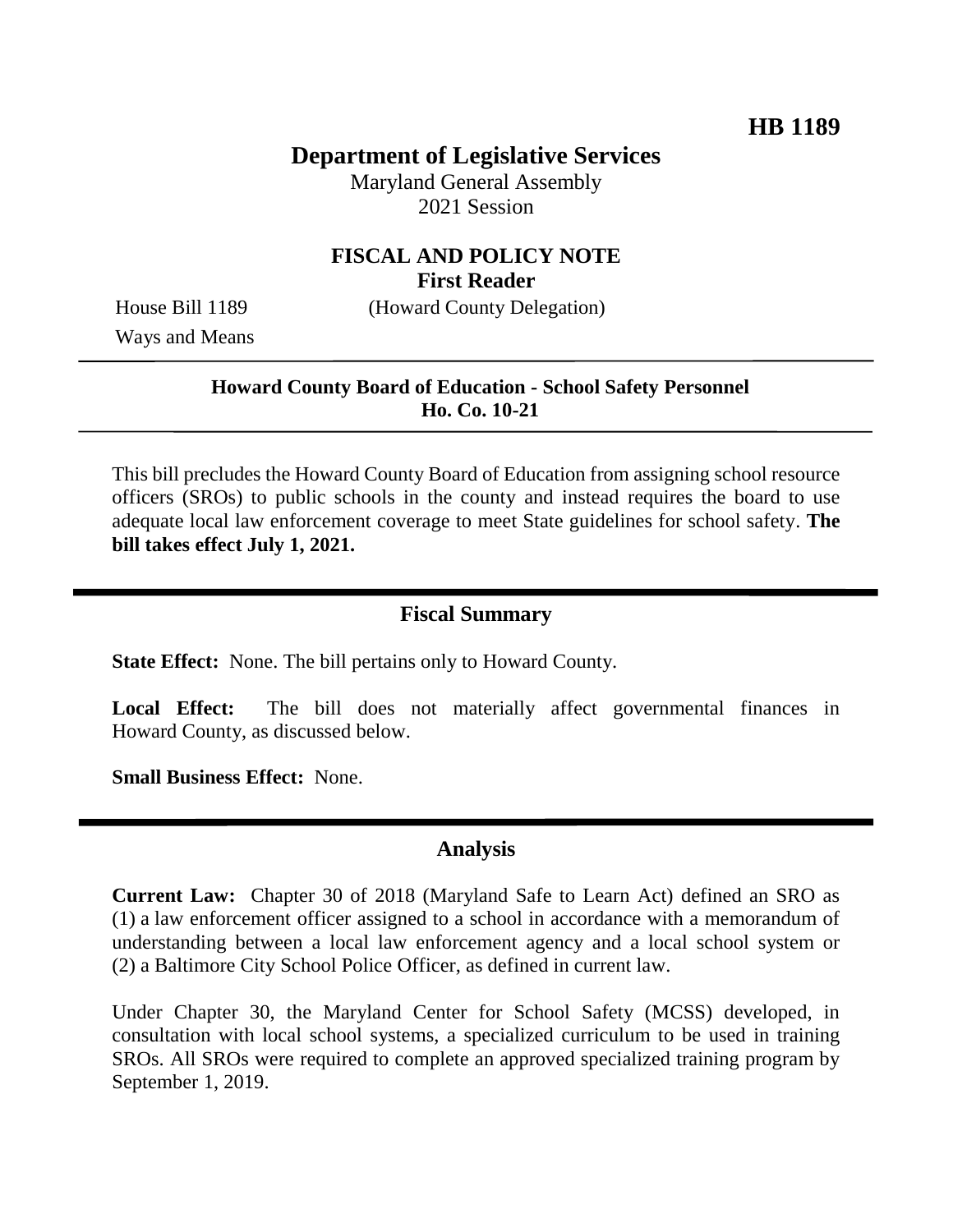MCSS must collect specified data on SROs and, in collaboration with local law enforcement and school systems, develop guidelines based on its analysis of the data to assist local school systems in (1) identifying the appropriate number and assignment of SROs, including supplemental coverage by local law enforcement agencies and (2) collaborating and communicating with local law enforcement agencies. By July 1, 2019, each local school system must have developed a plan in consultation with local law enforcement to implement the guidelines and submit its plan to MCSS for review and comment.

Before each school year begins, each local school system must annually file a report with MCSS that identifies (1) the public schools that have an SRO assigned and (2) if no SRO is assigned to a public school, the adequate local law enforcement coverage that will be provided to the school. MCSS must submit annual summaries of the SRO/law enforcement coverage reports it receives to the Governor and General Assembly. MCSS must also collect and report annually data on specified incidents of use of force involving SROs or school security employees.

Each year, the Governor must include \$10.0 million for the Safe Schools Fund to provide grants to local school systems and law enforcement agencies to meet the SRO/law enforcement coverage requirements; the Governor's proposed fiscal 2022 State budget includes the funding. Grants must be made based on the proportion of public schools in each jurisdiction.

**Local Expenditures:** According to MCSS, Howard County assigns full-time SROs to 22 of its 77 schools, with adequate law enforcement coverage provided for the remaining 55 schools. Removing SROs from the 22 schools requires the school system to arrange adequate law enforcement coverage for those schools as well. The guidelines for adequate law enforcement coverage developed by MCSS are, for security reasons, protected information that is not available to the public. Therefore, the Department of Legislative Services (DLS) cannot independently assess the additional coverage that is necessary to satisfy those guidelines.

Nevertheless, DLS assumes that (1) fewer police officers are needed to provide adequate law enforcement coverage for the 22 schools than are currently assigned to the schools as SROs; and (2) any remaining current SROs, who are sworn police officers and paid by the county police department, are reassigned to other law enforcement duties. Thus, DLS advises that there is no negative fiscal effect on Howard County. However, Howard County advises that removing the SROs from schools and replacing them with adequate law enforcement coverage will cost the county \$4.1 million and require a total of 58 full-time equivalent positions.